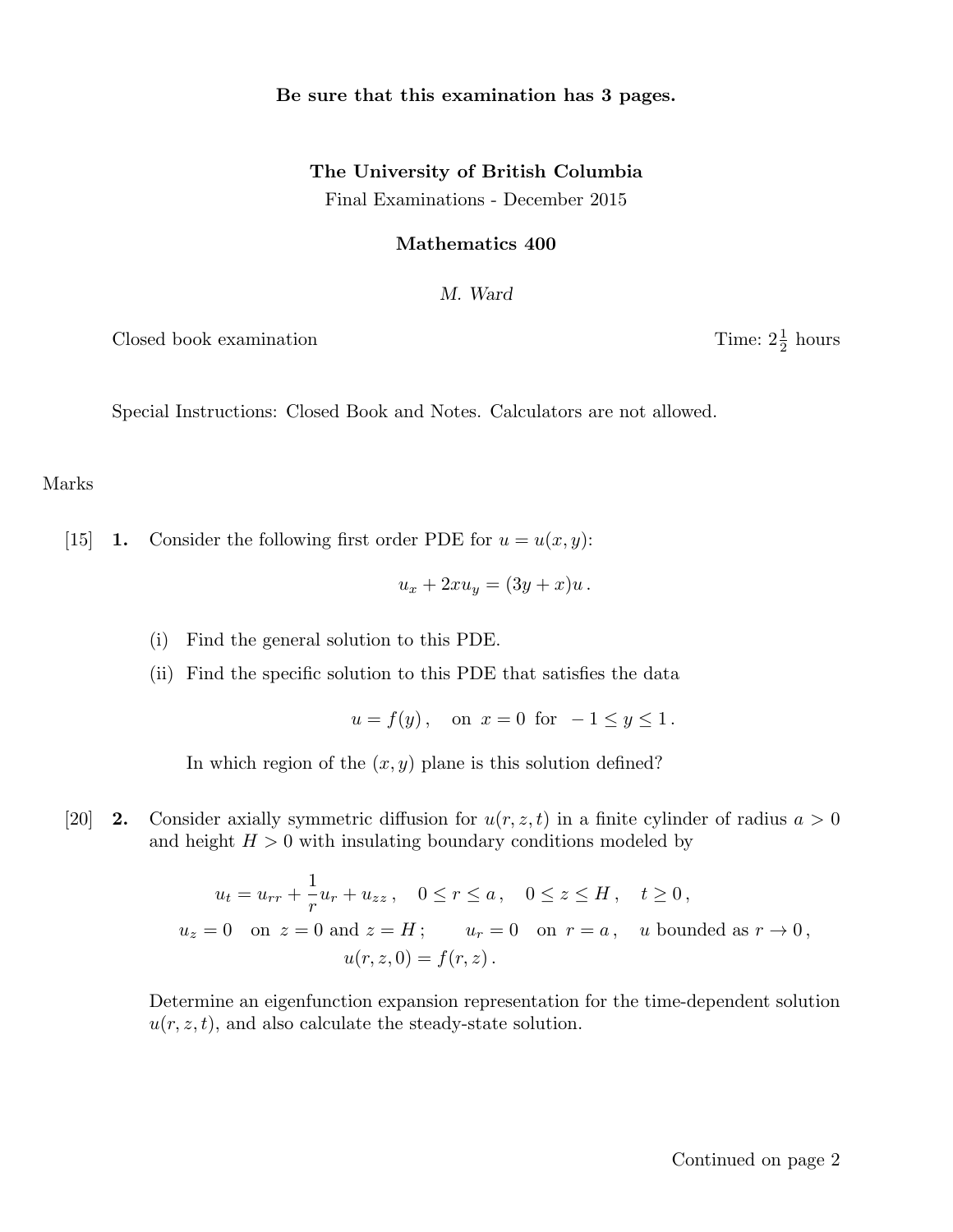[20] **3.** Assume that  $\beta > 0$  and  $\alpha \geq 0$  are constants, and consider the following traffic flow model for the density  $\rho(x, t)$  of cars given by

$$
\rho_t + (2 - \rho) \rho_x + \alpha \rho = 0, \quad -\infty < x < \infty, \quad t > 0,
$$
\n
$$
\rho(x, 0) = \frac{3\beta^2}{\beta^2 + x^2}.
$$

- (i) First let  $\alpha = 0$ . Determine a parametric form for the solution  $\rho(x, t)$ . Plot qualitatively the characteristics in the  $(x, t)$  plane, and sketch the solution  $\rho(x, t)$ versus x at different times. Determine the time  $t_b$  as a function of  $\beta$  when the solution first becomes multi-valued.
- (ii) Now let  $\alpha > 0$ . Find a value  $\alpha_c$ , which depends on  $\beta$ , such that the solution does not become multi-valued for any  $t > 0$  if and only if  $\alpha > \alpha_c$ .
- (iii) Let  $\alpha > 0$ . Calculate explicitly the total number  $N(t)$  of cars on the road, defined by  $N(t) = \int_{-\infty}^{\infty} \rho(x, t) dx$ .
- [20] 4. Consider the diffusion problem for  $u(r, \theta, t)$  in a disk of radius a with an inflow/outflow flux boundary condition modeled by

$$
u_t = u_{rr} + \frac{1}{r}u_r + \frac{1}{r^2}u_{\theta\theta}, \quad 0 \le r \le a, \quad 0 \le \theta \le 2\pi, \quad t \ge 0,
$$
  

$$
u_r(a,\theta,t) = f(\theta), \quad u \text{ bounded as } r \to 0, \quad u \text{ and } u_\theta \text{ are } 2\pi \text{ periodic in } \theta,
$$
  

$$
u(r,\theta,0) = g(r,\theta).
$$

- (i) Write the problem that the **steady-state solution**  $U(r, \theta)$  would satisfy. Prove that such a steady-state solution  $U(r, \theta)$  does not exist when  $\int_0^{2\pi} f(\theta) d\theta \neq 0$ .
- (ii) Assume that  $\int_0^{2\pi} f(\theta) d\theta = 0$ . Calculate an integral representation for the **steady** state solution  $U(r, \theta)$  by summing an appropriate eigenfunction expansion.
- (ii) Assume that  $\int_0^{2\pi} f(\theta) d\theta \neq 0$ . Determine an approximation to the time-dependent solution  $u(r, \theta, t)$  that is valid for large time t.